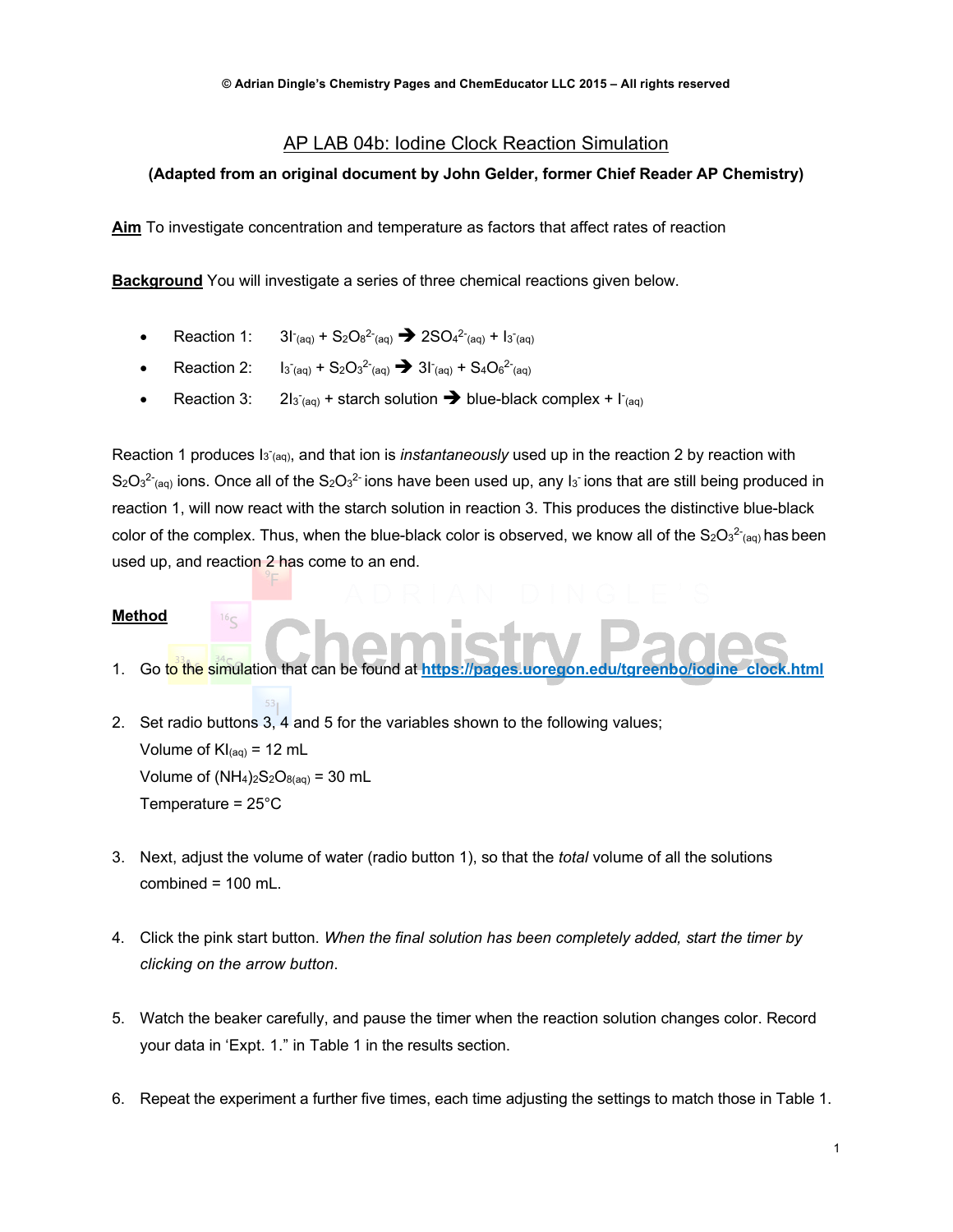| Expt. | Volume of<br>1.0M $Kl_{(aq)}$ | Volume of<br>$0.1M (NH4)2S2O8(aq)$ | at 25°C in seconds | Time taken for the reaction Time taken for the reaction<br>at 45 °C in seconds |
|-------|-------------------------------|------------------------------------|--------------------|--------------------------------------------------------------------------------|
|       | 12 mL                         | 30 mL                              |                    |                                                                                |
| 2     | 6 mL                          | 30 mL                              |                    |                                                                                |
| 3     | 12 mL                         | 15 mL                              |                    |                                                                                |

# **Results**

**TABLE 1**

Using the data in the Table 1, and the fact that the total volume of the reaction mixture in each case was 100. mL, fill in the concentrations columns for  $[I]$  and  $[S_2O_8^2]$  in Table 2.

Knowing that *except for zero order reactions* the rate of a chemical reaction changes over the course of the reaction, and that the *average rate* can be defined as the time taken for the completion of the whole experiment and is inversely proportional to the time taken (half the time means twice the rate), fill in the three columns for average rate below.

# $53<sub>1</sub>$

## **TABLE 2**

| Expt.          | $[I^r]$ in M | $[S_2O_8^2]$ in M | The average rate of<br>$sec-1$ | The average rate of<br>reaction at 25°C in units of reaction at 45°C in units of<br>$sec-1$ |
|----------------|--------------|-------------------|--------------------------------|---------------------------------------------------------------------------------------------|
|                |              |                   |                                |                                                                                             |
| $\overline{2}$ |              |                   |                                |                                                                                             |
| 3              |              |                   |                                |                                                                                             |